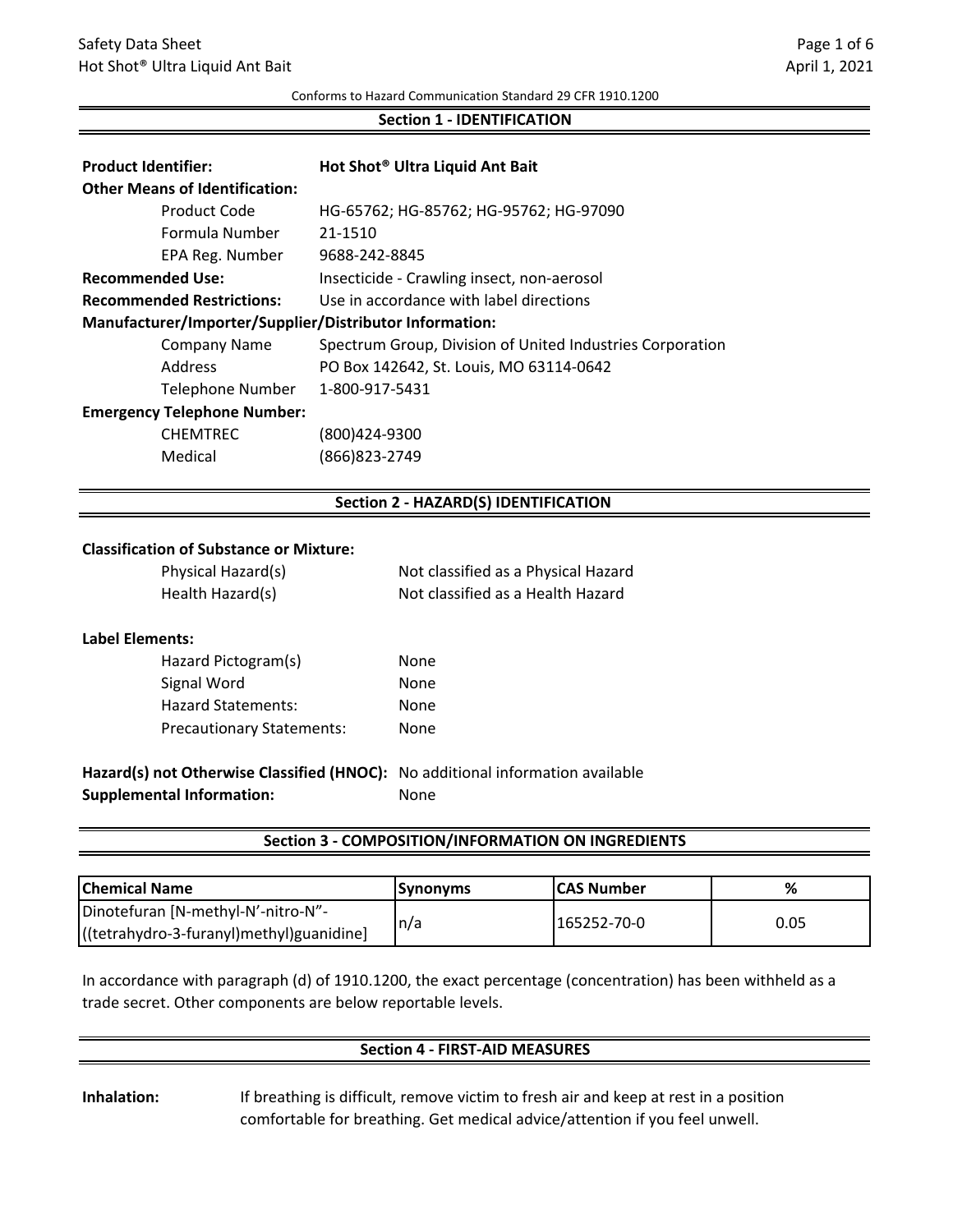| Safety Data Sheet                                                                                       |                                                                                                                                                                             | Page 2 of 6   |
|---------------------------------------------------------------------------------------------------------|-----------------------------------------------------------------------------------------------------------------------------------------------------------------------------|---------------|
| Hot Shot <sup>®</sup> Ultra Liquid Ant Bait                                                             |                                                                                                                                                                             | April 1, 2021 |
| <b>Skin Contact:</b>                                                                                    | In case of contact, wash skin with plenty of water. If skin irritation or redness develops,<br>seek medical attention.                                                      |               |
| <b>Eye Contact:</b>                                                                                     | In case of contact, flush eyes with plenty of water. Remove contact lenses, if worn. If<br>irritation persists, get medical attention.                                      |               |
| Ingestion:                                                                                              | If swallowed, do NOT induce vomiting unless directed to do so by medical personnel.<br>Never give anything by mouth to an unconscious person. Get medical advice/attention. |               |
| <b>Most Important</b><br>Symptoms/Effects,<br><b>Acute and Delayed:</b>                                 | Symptoms of exposure may include, irritation of eyes and nose, cough and/or shortness<br>of breath.                                                                         |               |
| Indication of<br><b>Immediate Medical</b><br><b>Attention &amp; Special</b><br><b>Treatment Needed:</b> | Immediate medical attention should not be required.                                                                                                                         |               |

## **Section 5 ‐ FIRE‐FIGHTING MEASURES**

| <b>Suitable Extinguishing Media:</b>   | Treat for surrounding material.                                    |
|----------------------------------------|--------------------------------------------------------------------|
| <b>Unsuitable Extinguishing Media:</b> | None known.                                                        |
| <b>Specific Hazards Arising from</b>   | Products of combustion may include, and are not limited to: oxides |
| the Chemical:                          | of carbon.                                                         |
| <b>Special Protective Equipment</b>    | Keep upwind of fire. Wear full fire fighting turn-out gear (full   |
| and Precautions for Firefighters:      | Bunker gear) and respirator protection (SCBA).                     |

### **Section 6 ‐ ACCIDENTAL RELEASE MEASURES**

| <b>Personal Precautions, Protective</b> | Use personal protection recommended in Section 8. Isolate the                                                                                                                          |
|-----------------------------------------|----------------------------------------------------------------------------------------------------------------------------------------------------------------------------------------|
| <b>Equipment and Emergency</b>          | hazard area and deny entry to unnecessary and unprotected                                                                                                                              |
| <b>Procedures:</b>                      | personnel.                                                                                                                                                                             |
| <b>Methods and Materials for</b>        | Contain and/or absorb spill with inert material. Scoop up material                                                                                                                     |
| <b>Containment and Cleaning Up:</b>     | and place in a disposable container. Then place in a suitable<br>container. Do not flush to sewer or allow to enter waterways. Use<br>appropriate personal protective equipment (PPE). |
| <b>Environmental Precautions:</b>       | Report spills as required by local and national regulations. Prevent<br>entry into storm sewers and waterways.                                                                         |

### **Section 7 ‐ HANDLING AND STORAGE**

| <b>Precautions for Safe Handling:</b> | Avoid breathing mist. Avoid contact with skin and eyes. Do not<br>swallow. Handle and open container with care. When using do not<br>eat, drink or smoke. |
|---------------------------------------|-----------------------------------------------------------------------------------------------------------------------------------------------------------|
| <b>Conditions for Safe Storage,</b>   | Keep out of reach of children. Keep container tightly closed. (See                                                                                        |
| Including any Incompatibilities:      | section 10).                                                                                                                                              |

## **Section 8 ‐ EXPOSURE CONTROLS / PERSONAL PROTECTION**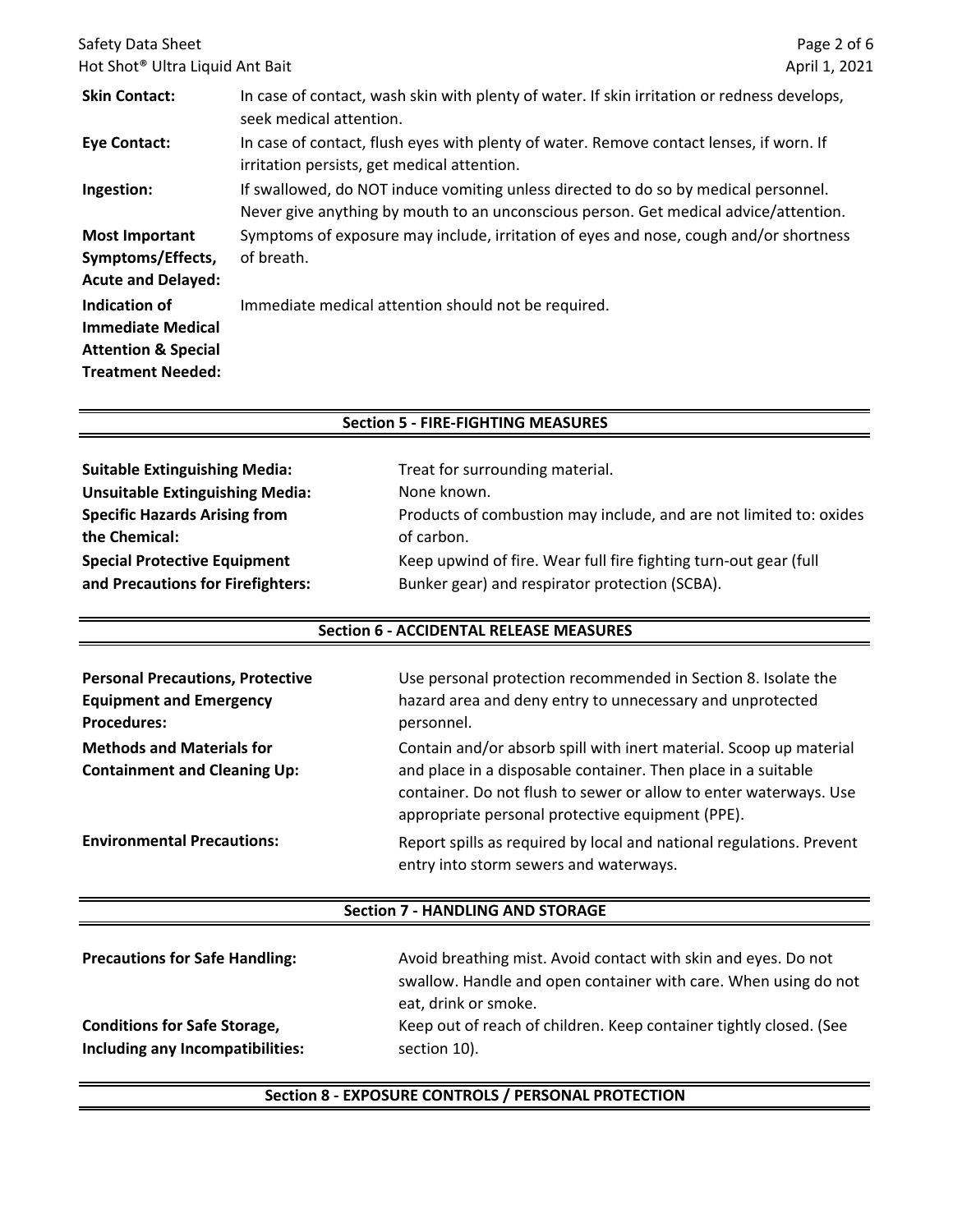# Safety Data Sheet Hot Shot® Ultra Liquid Ant Bait

## **Control Parameters:**

|                      | <b>Exposure Limits</b> |                                                                                            |                  |                                                                                            |                     |                   |
|----------------------|------------------------|--------------------------------------------------------------------------------------------|------------------|--------------------------------------------------------------------------------------------|---------------------|-------------------|
| <b>Chemical Name</b> | <b>OSHA PEL</b>        |                                                                                            | <b>ACGIH TLV</b> |                                                                                            | <b>Supplier OEL</b> |                   |
|                      | ppm                    | mg/m <sup>3</sup>                                                                          | ppm              | mg/m <sup>3</sup>                                                                          | ppm                 | mg/m <sup>3</sup> |
| Dinotefuran          |                        | TWA 15 (8 hr<br>as inhalable<br>dust); TWA 5<br>(8 <sub>hr</sub> as<br>respirable<br>dust) |                  | TWA 10 (8 hr<br>as inhalable<br>dust); TWA 3<br>(8 <sub>hr</sub> as<br>respirable<br>dust) |                     |                   |

**Appropriate Engineering Controls:**

General ventilation should be adequate for all normal use.

### **Individual Protective Measures, Such as Personal Protective Equipment:**

| Eye/face protection:      | None required for normal use. Avoid eye contact.                                                   |
|---------------------------|----------------------------------------------------------------------------------------------------|
| Skin and body protection: | None required under normal use conditions.                                                         |
| Respiratory protection:   | None required under normal use conditions.                                                         |
|                           | General hygiene considerations: Do not eat, drink or smoke where material is handled, processed or |
|                           | stored. Wash hands after handling.                                                                 |

### **Section 9 ‐ PHYSICAL AND CHEMICAL PROPERTIES**

| Appearance (physical state,       | Clear, colorless liquid |
|-----------------------------------|-------------------------|
| color, etc.):                     |                         |
| Odor:                             | Characteristic          |
| <b>Odor Threshold:</b>            | No data available       |
| pH:                               | $4.0 - 5.0$             |
| <b>Melting / Freezing Point:</b>  | No data available       |
| Initial boiling point and range:  | No data available       |
| <b>Flashpoint:</b>                | No data available       |
| <b>Evaporation Rate:</b>          | No data available       |
| Flammability (solid, gas):        | No data available       |
| Upper/lower flammability or       |                         |
| explosive limits:                 | No data available       |
| Vapor pressure:                   | No data available       |
| <b>Vapor density:</b>             | No data available       |
| <b>Relative density:</b>          | $1.043 - 1.053$         |
| Solubility(ies):                  | No data available       |
| Partition coefficient (n-         |                         |
| octanol/water):                   | No data available       |
| <b>Auto-ignition temperature:</b> | No data available       |
| <b>Decomposition temperature:</b> | No data available       |
| <b>Viscosity:</b>                 | No data available       |
|                                   |                         |

### **Section 10 ‐ STABILITY AND REACTIVITY**

Reactivity: No dangerous reaction known under conditions of normal use.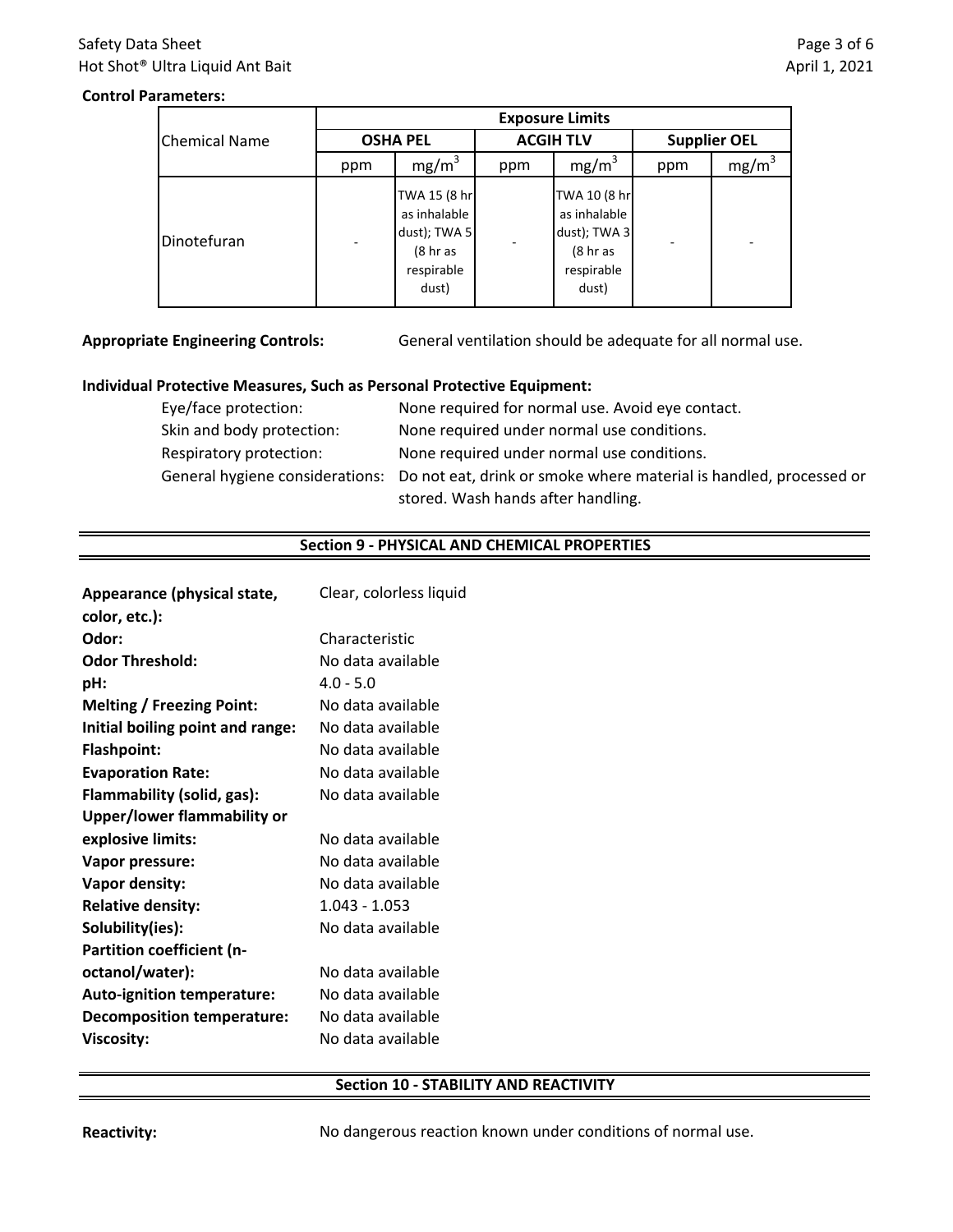| Safety Data Sheet                           |                                                             | Page 4 of 6   |
|---------------------------------------------|-------------------------------------------------------------|---------------|
| Hot Shot <sup>®</sup> Ultra Liquid Ant Bait |                                                             | April 1, 2021 |
| <b>Chemical stability:</b>                  | Stable under normal storage conditions.                     |               |
| <b>Possibility of hazardous</b>             | No dangerous reaction known under conditions of normal use. |               |
| reactions:                                  |                                                             |               |
| <b>Conditions to avoid:</b>                 | Heat. Incompatible materials.                               |               |
| Incompatible materials:                     | None known.                                                 |               |
| <b>Hazardous decomposition</b><br>products: | May include, and are not limited to oxides of carbon.       |               |

### **Section 11 ‐ TOXICOLOGICAL INFORMATION**

Information on the likely routes Inhalation, Ingestion and/or skin or eye contact **of exposure:**

# **Symptoms related to the physical, chemical and toxicological characteristics:**

| Inhalation:   | May cause respiratory tract irritation.                                                                                                        |
|---------------|------------------------------------------------------------------------------------------------------------------------------------------------|
| Ingestion:    | May be harmful if swallowed. May cause stomach distress, nausea or vomiting.                                                                   |
| Skin contact: | May cause skin irritation. Symptoms may include redness, drying, defatting<br>and cracking of the skin.                                        |
| Eye contact:  | May cause eye irritation. Symptoms may include discomfort or pain, excess<br>blinking and tear production, with possible redness and swelling. |

| <b>Acute Toxicity Values:</b> | <b>Calculated overall Chemical Acute Toxicity Values (ATE)</b> |               |                   |
|-------------------------------|----------------------------------------------------------------|---------------|-------------------|
|                               | LD50 (Oral)                                                    | LD50 (Dermal) | LC50 (inhalation) |
|                               | $>5000$ mg/kg                                                  | >5000 mg/kg   | $>2.03$ mg/l      |

| <b>Eye Contact:</b>                         | Based on available data, the classification criteria are not met.                                                  |
|---------------------------------------------|--------------------------------------------------------------------------------------------------------------------|
| <b>Skin Contact:</b>                        | Based on available data, the classification criteria are not met.                                                  |
| Sensitization:                              | Based on available data, the classification criteria are not met.                                                  |
| <b>Chronic Effects-</b><br>Carcinogenicity: | <b>Chemical Listed as a Carcinogen</b><br>Ingredient<br>or Potential Carcinogen (NTP,<br>IARC, OSHA)               |
|                                             | None of the ingredients present in this product at or above 0.1%                                                   |
|                                             | are listed as potential carcinogens on the NTP, IARC or OSHA lists.                                                |
|                                             |                                                                                                                    |
| <b>Reproductive Toxicity:</b>               | Based on available data, the classification criteria are not met.                                                  |
| <b>Germ Cell Mutagenicity:</b>              | Based on available data, the classification criteria are not met.                                                  |
| <b>STOT-single exposure:</b>                | Based on available data, the classification criteria are not met.                                                  |
| <b>STOT-repeated exposure:</b>              | Based on available data, the classification criteria are not met.                                                  |
| <b>Aspiration hazard:</b>                   | Based on available data, the classification criteria are not met.                                                  |
| Comment:                                    | All information was generated using the GHS classification criteria for mixtures and test<br>data where available. |

# **Section 12 ‐ ECOLOGICAL INFORMATION**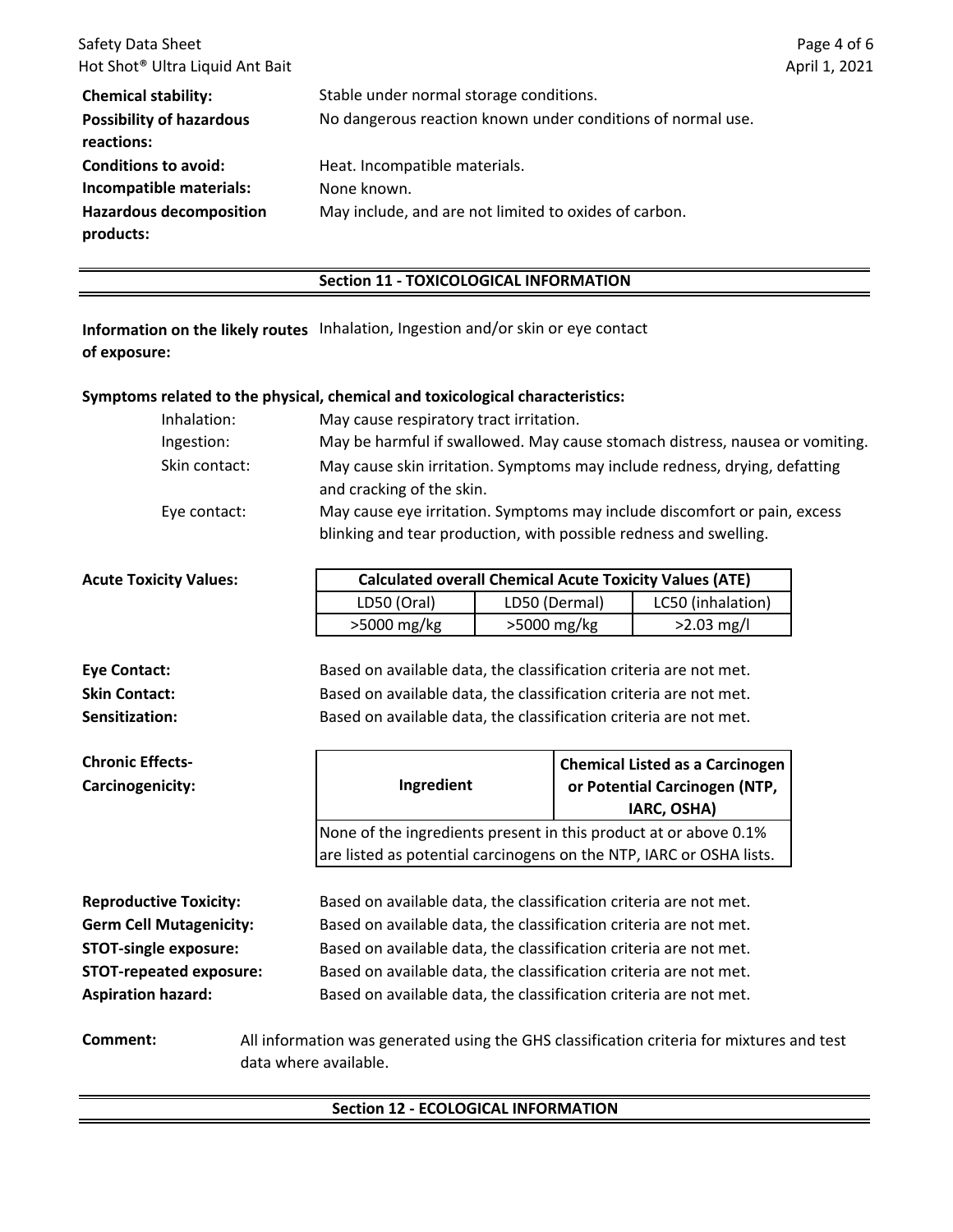| Safety Data Sheet                           |                                                                  | Pag   |
|---------------------------------------------|------------------------------------------------------------------|-------|
| Hot Shot <sup>®</sup> Ultra Liquid Ant Bait |                                                                  | April |
| Ecotoxicity:                                | This product is not expected to be harmful to aquatic organisms. |       |
| Persistence and degradability:              | No data available                                                |       |
| <b>Bioaccumulative potential:</b>           | No data available                                                |       |
| <b>Mobility in soil:</b>                    | No data available                                                |       |
| <b>Other adverse effects:</b>               | No data available                                                |       |

### **Section 13 ‐ DISPOSAL CONSIDERATIONS**

Dispose of in accordance with all local, state/provincial and federal regulations. For more information see product label.

#### **Section 14 ‐ TRANSPORTATION INFORMATION**

**DOT:** Not Regulated **IATA:** Not Regulated **IMDG:** Not Regulated

#### **Section 15 ‐ REGULATORY INFORMATION**

#### **US EPA Label Information:**

**EPA Pesticide Registration Number** 9688‐242‐8845

#### **Federal Insecticide, Fungicide, Rodenticide Act Regulations**

This chemical is a pesticide product registered by the Environmental Protection Agency and is subjected to certain labeling requirements under the federal pesticide law. These requirements differ from the classification criteria and hazard information required for safety data sheets, and for workplace labels of non-pesticide chemicals. Following is the hazard information as required on the pesticide label:

### **EPA Pesticide Label**

Hazards to Humans and Domestic Animals CAUTION: Do Not Allow Children or Pets to Play with the Bait Stations

**CAUTION**: Wash thoroughly with soap and water after handling bait stations.

**ENVIRONMENTAL HAZARDS:** Do not apply directly to water. Drift and runoff may be hazardous to aquatic organisms in water adjacent to treated areas.

**STORAGE AND DISPOSAL: Storage:** Store in a cool, dry place inaccessible to children and pets. **Disposal: If empty:** Do not reuse this container. Place in trash or offer for recycling if available. **If partly filled:** Call your local solid waste agency for disposal instructions.

| <b>EPA TSCA Inventory:</b>                   | All of the components of this product are either on the Toxic Substances<br>Control Act (TSCA) Inventory List or exempt.                                                                                                                                                |
|----------------------------------------------|-------------------------------------------------------------------------------------------------------------------------------------------------------------------------------------------------------------------------------------------------------------------------|
| <b>SARA Hazard Category</b><br>$(311/312)$ : | See OSHA hazards listed in section 2.                                                                                                                                                                                                                                   |
| <b>SARA 313:</b>                             | Section 313 of title III of the Superfund Amendments and Reauthorization Act<br>of 1986 (SARA). This product does not contain any chemicals which are subject<br>to the reporting requirements of the Act and Title 40 of the Code of Federal<br>Regulations, Part 372. |